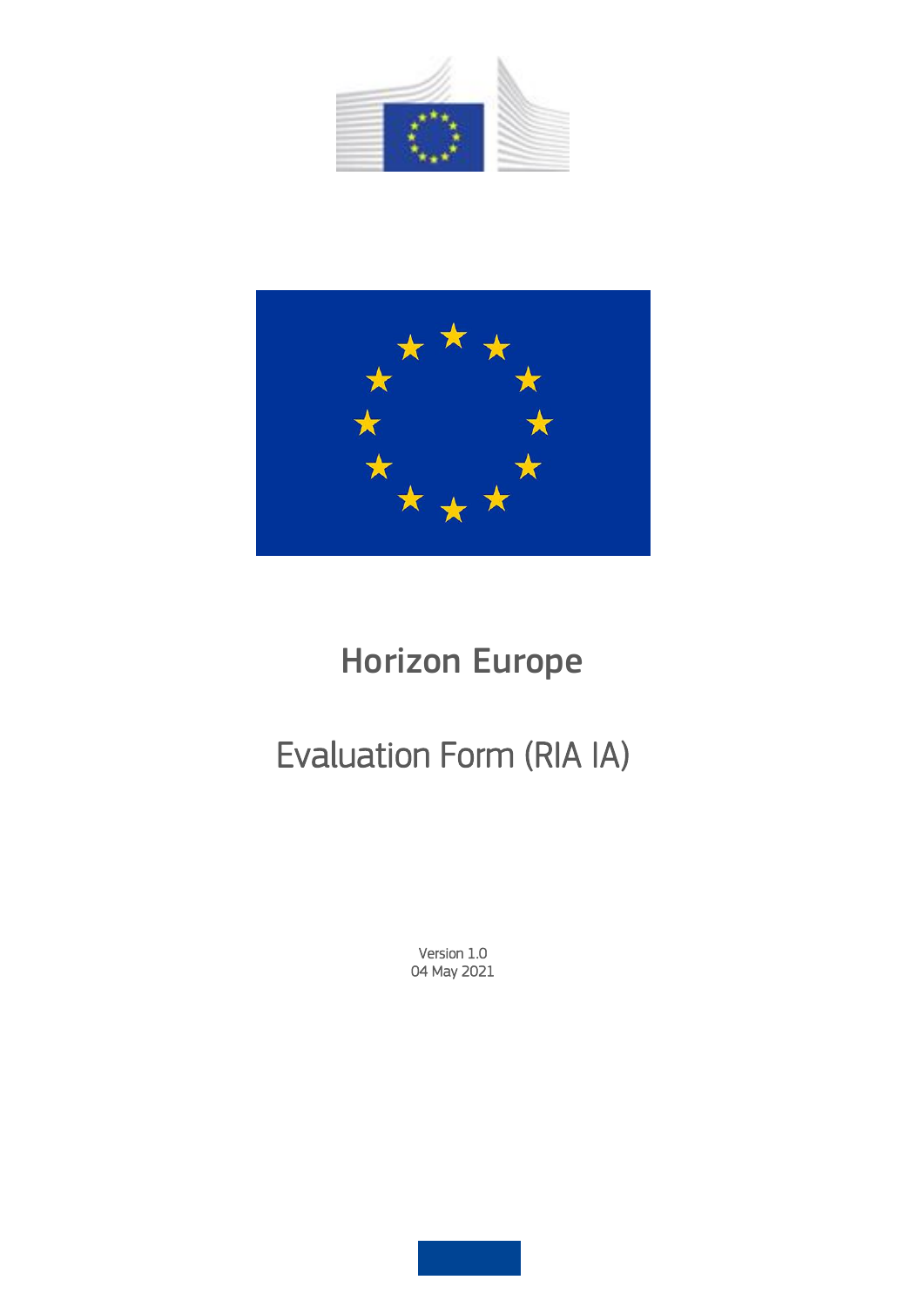## **IMPORTANT NOTICE**

## Scoring:

Scoring must be in the range from 0-5. Half-marks may be given.

- **0** The proposal fails to address the criterion or cannot be assessed due to missing or incomplete information.
- **1** Poor. The criterion is inadequately addressed, or there are serious inherent weaknesses.
- **2**  Fair. The proposal broadly addresses the criterion, but there are significant weaknesses.
- **3** Good. The proposal addresses the criterion well, but a number of shortcomings are present.
- **4** Very Good. The proposal addresses the criterion very well, but a small number of shortcomings are present.
- **5** Excellent. The proposal successfully addresses all relevant aspects of the criterion. Any shortcomings are minor.

### Thresholds & weighting:

The threshold for the individual criteria is 3. The overall threshold, applying to the sum of the 3 individual scores, is 10 points.

Scores are normally NOT weighted. (Weighting is only used for some types of actions — and only for the ranking (not to determine if the proposal passed the thresholds).

 $\triangle$  Specific calls or topics may have different rules regarding threshols and weighting.

### **Specific cases:**

# **Two-stage calls**

For stage 1 proposals, only the criteria Excellence and Impact will be evaluated and within those criteria only the aspects indicated in bold in General Annex of the Main Work Programme. The threshold for each of the two individual criteria is 4.

After the evaluation, the call coordinator will then fix an overall threshold, to limit the proposals that will be invited to stage 2. (This overall threshold will be set at a level which ensures that the total requested budget of proposals admitted to stage 2 is as close as possible to three times the available budget, and in any case, not less than 2.5 the available budget. The actual level will therefore depend on the volume of proposals received. The threshold is expected to normally be around 8 or 8.5.)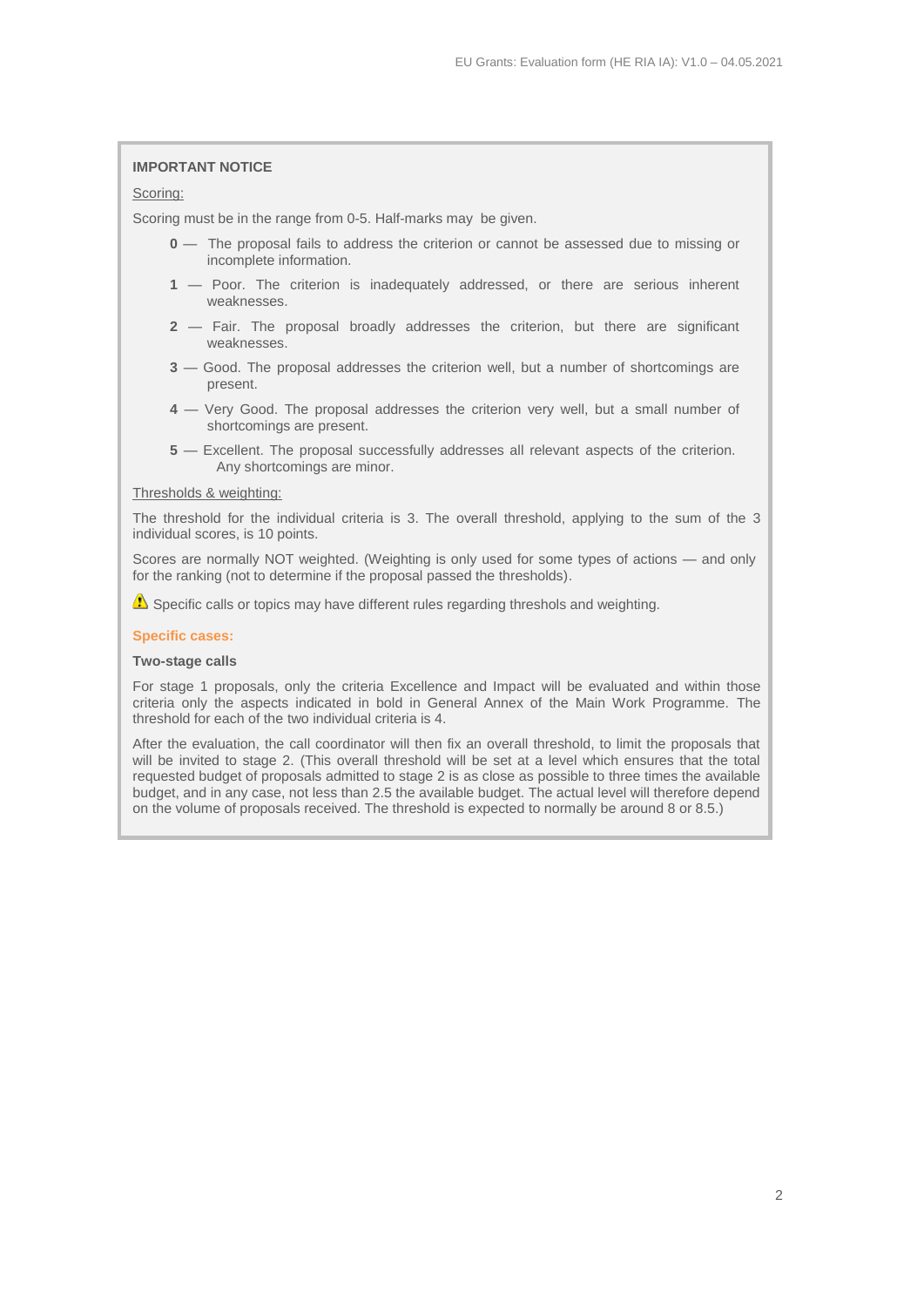

# **EVALUATION FORM (RIA IA)**

| <b>PROJECT</b>              |                                   |  |  |
|-----------------------------|-----------------------------------|--|--|
| Project number:             | [project number]                  |  |  |
| <b>Project name:</b>        | [project title]                   |  |  |
| <b>Project acronym:</b>     | [acronym]                         |  |  |
| <b>Coordinator contact:</b> | [PCoCo name NAME], [organisation] |  |  |
| Call:                       | [call ID]                         |  |  |
| Topic:                      | [topic ID]                        |  |  |
| Type of action:             | [ToA ID]                          |  |  |
| <b>Responsible service:</b> | [responsible unit, e.g. JUST/04]  |  |  |
| <b>Project duration:</b>    | [number of months]                |  |  |

| <b>PARTICIPANTS</b> |            |                   |            |                |            |  |
|---------------------|------------|-------------------|------------|----------------|------------|--|
| <b>Number</b>       | Role       | <b>Short name</b> | Legal name | <b>Country</b> | <b>PIC</b> |  |
| 1                   | COO        |                   |            |                |            |  |
| $\overline{2}$      | <b>BEN</b> |                   |            |                |            |  |
| 2.1                 | AE         |                   |            |                |            |  |
| 3                   | <b>BEN</b> |                   |            |                |            |  |
| $\overline{4}$      | AP         |                   |            |                |            |  |
|                     |            |                   |            |                |            |  |

**PROJECT ABSTRACT**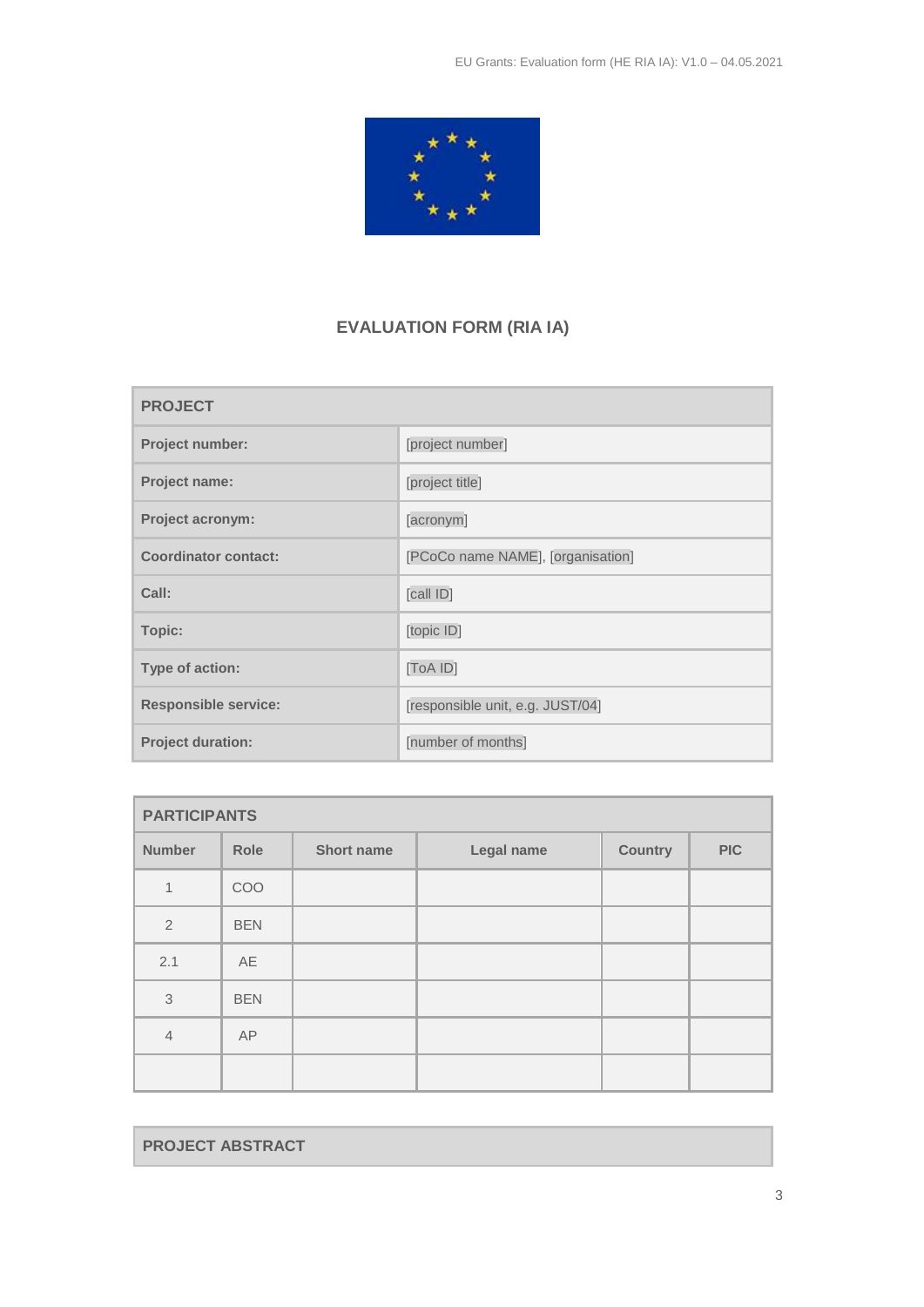*Text from Proposal Abstract (Application Form Part A).*

| <b>EVALUATION</b> |                                       |  |
|-------------------|---------------------------------------|--|
| Evaluation model: | [single] [step 1] [step 2]            |  |
| Panel:            | [insert panel identifier]             |  |
| Evaluators:       | [name NAME], [name NAME], [name NAME] |  |

# **1. EVALUATION**

*Applications must be evaluated as they were submitted, NOT on their potential if certain changes were made. Therefore, do NOT recommend any modifications (e.g. consortia composition, resources or budget, or inclusion of additional work packages). Shortcomings should be reflected in lower score.*

*If an application is partly out of scope, this should be reflected in the scoring and explained in the comments.*

# **1. Excellence**

The following aspects will be taken into account, to the extent that the proposed work corresponds to the description in the work programme:

- Clarity and pertinence of the project's objectives, and the extent to which the proposed work is ambitious, and goes beyond the state of the art.
- Soundness of the proposed methodology, including the underlying concepts, models, assumptions, inter-disciplinary approaches, appropriate consideration of the gender dimension in research and innovation content, and the quality of open science practices, including sharing and management of research outputs and engagement of citizens, civil society and end users where appropriate.

**Comments:** 

**Score 1** (0-5)**:**

Threshold: 3/5

#### **2. Impact**

The following aspects will be taken into account, to the extent that the proposed work corresponds to the description in the work programme:

 Credibility of the pathways to achieve the expected outcomes and impacts specified in the work programme, and the likely scale and significance of the contributions from to the project.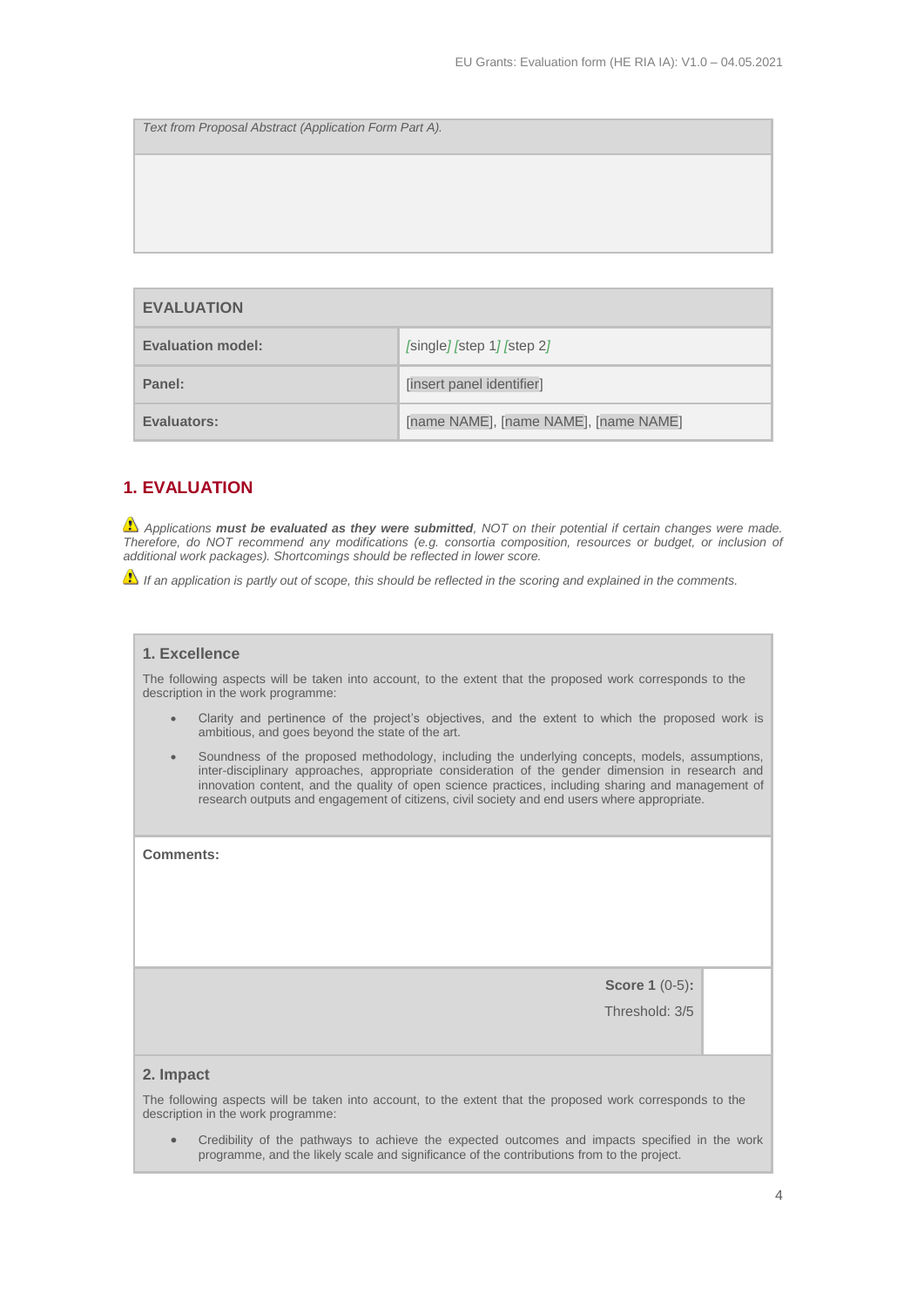Suitability and quality of the measures to maximise expected outcomes and impacts, as set out in the dissemination and exploitation plan, including communication activities.

**Comments:** 

**Score 2** (0-5)**:**

Threshold: 3/5

# **3. Quality and efficiency of the implementation**

The following aspects will be taken into account, to the extent that the proposed work corresponds to the description in the work programme:

- Quality and effectiveness of the work plan, assessment of risks, and appropriateness of the effort assigned to work packages, and the resources overall.
- Capacity and role of each participant, and the extent to which the consortium as a whole brings together the necessary expertise.

**Comments**:

**Score 3** (0-5)**:**

Threshold: 3/5

# **Total score**

Overall threshold /15